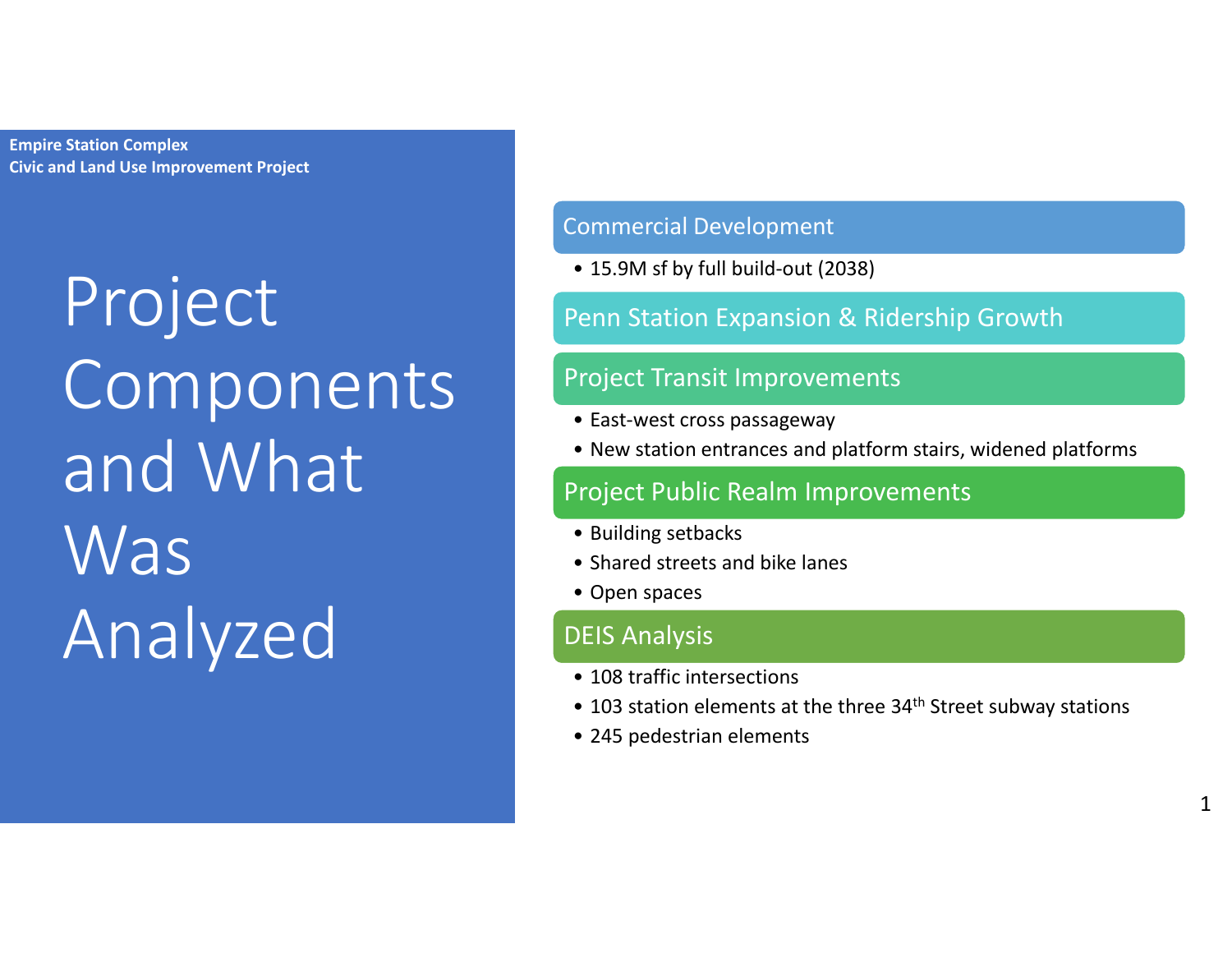### Traffic Study Area (108 intersections)



2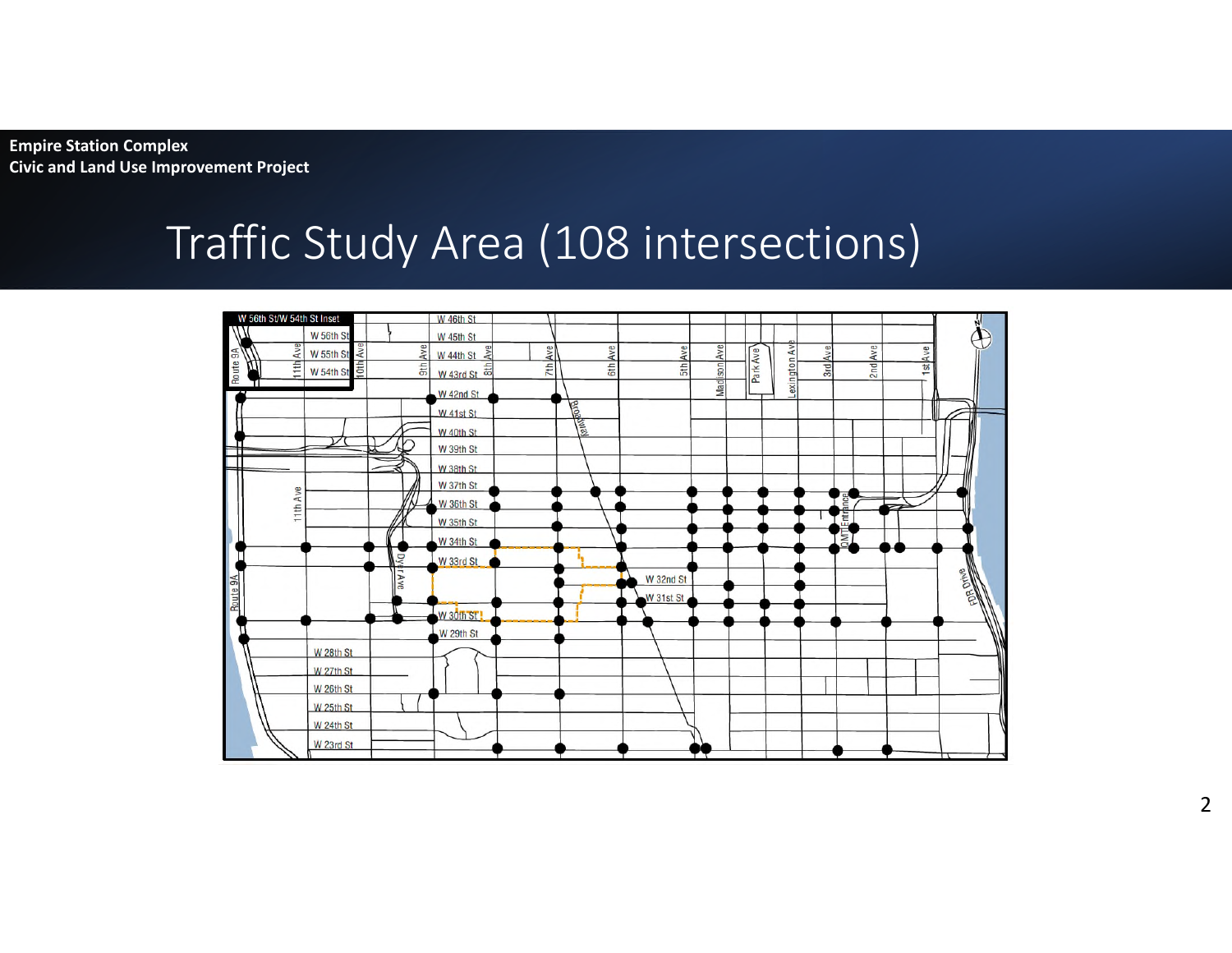#### Transit Study Area (3 stations, 103 elements)

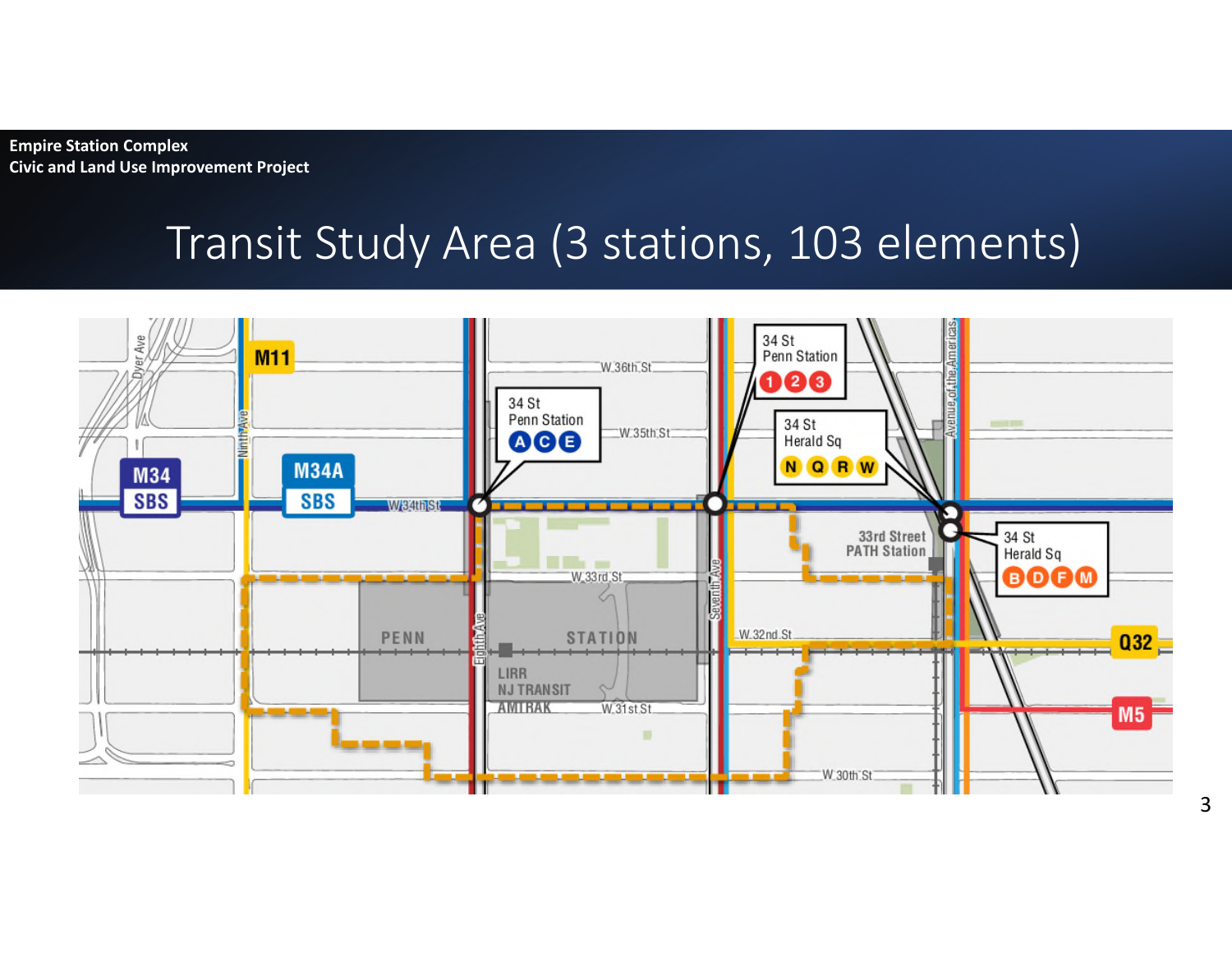#### Pedestrian Study Area (245 elements)

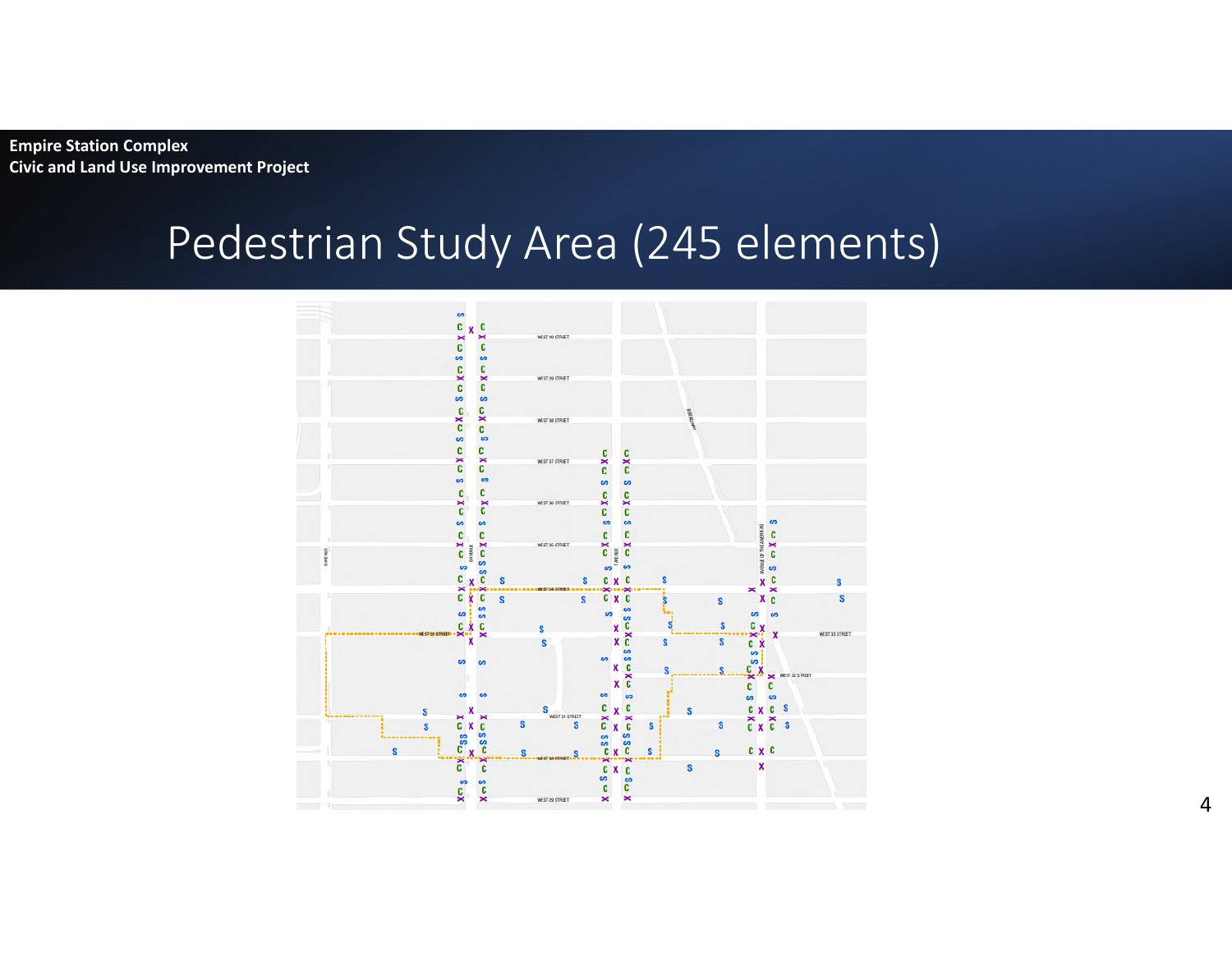#### Peak Hour Trip Generation



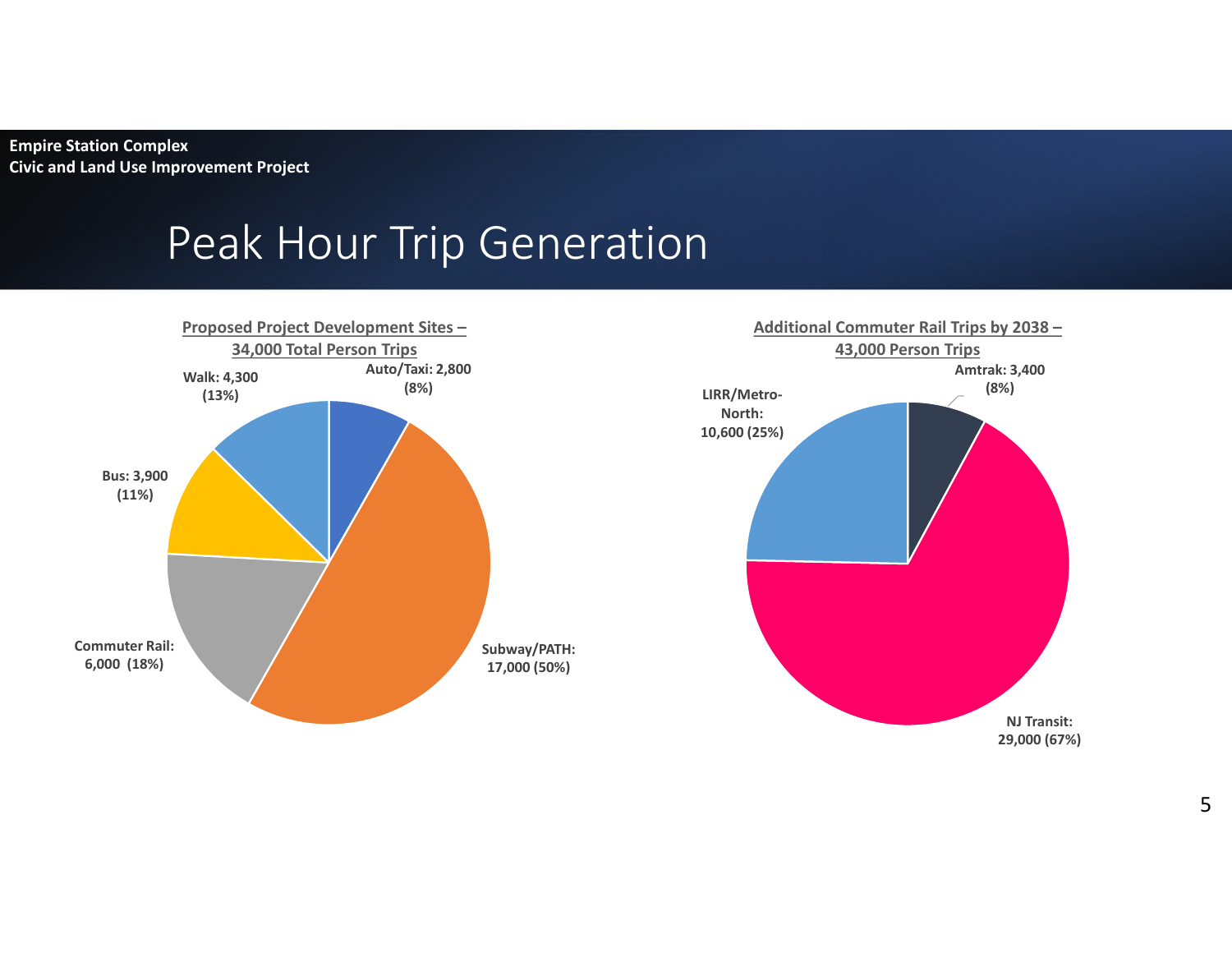### Rail Ridership – Connecting Modes

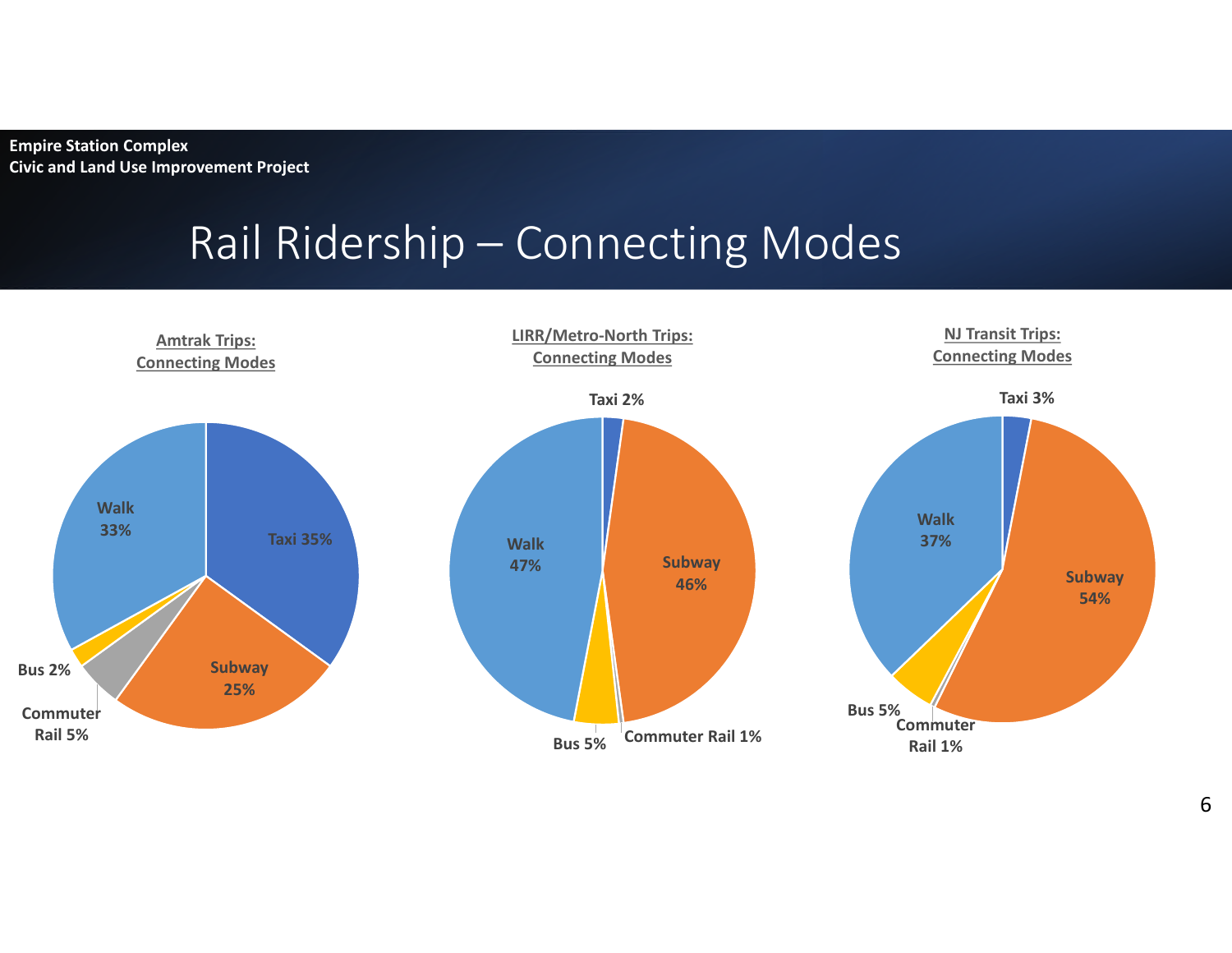## Existing to With Action Volume Development

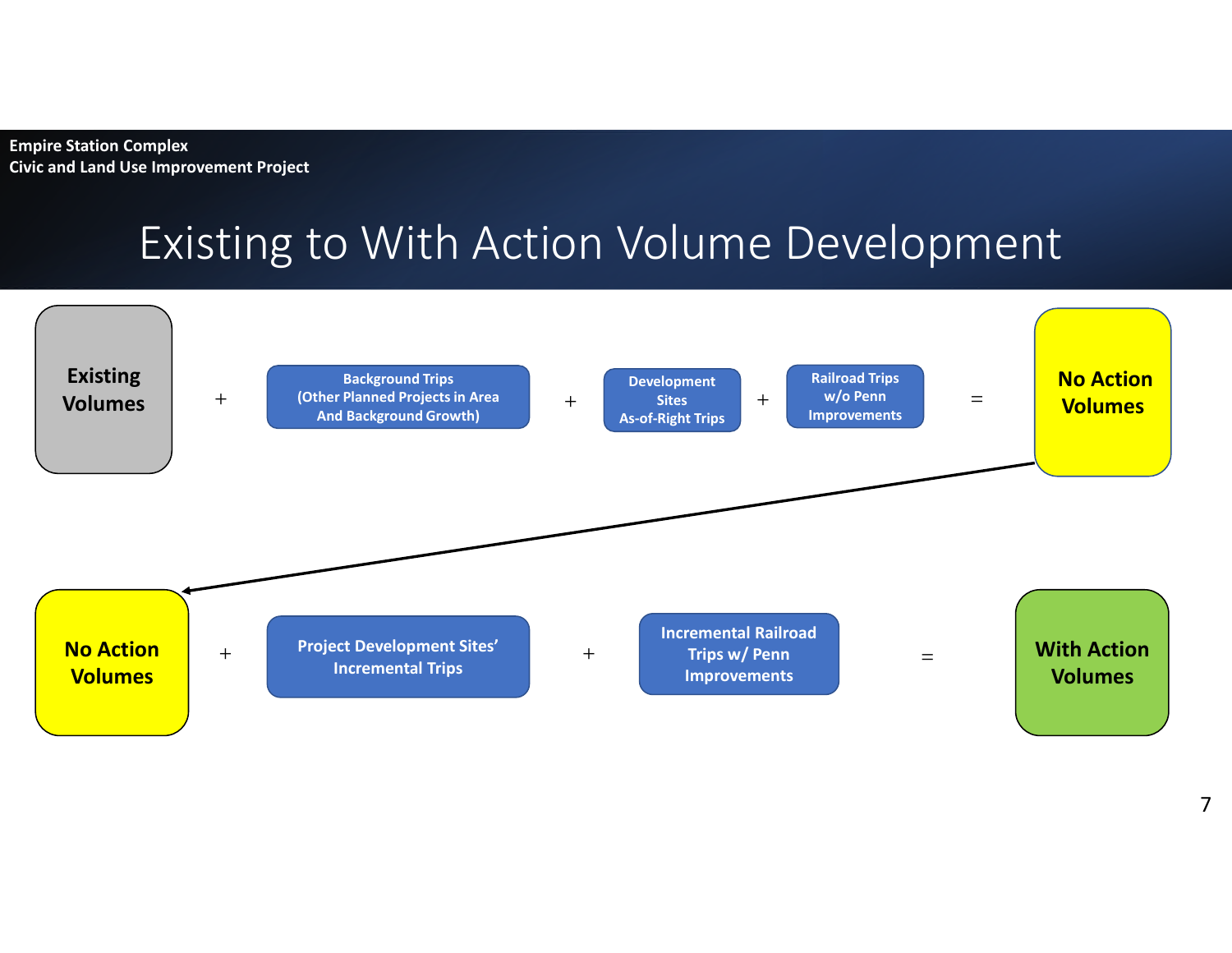### Traffic Volumes

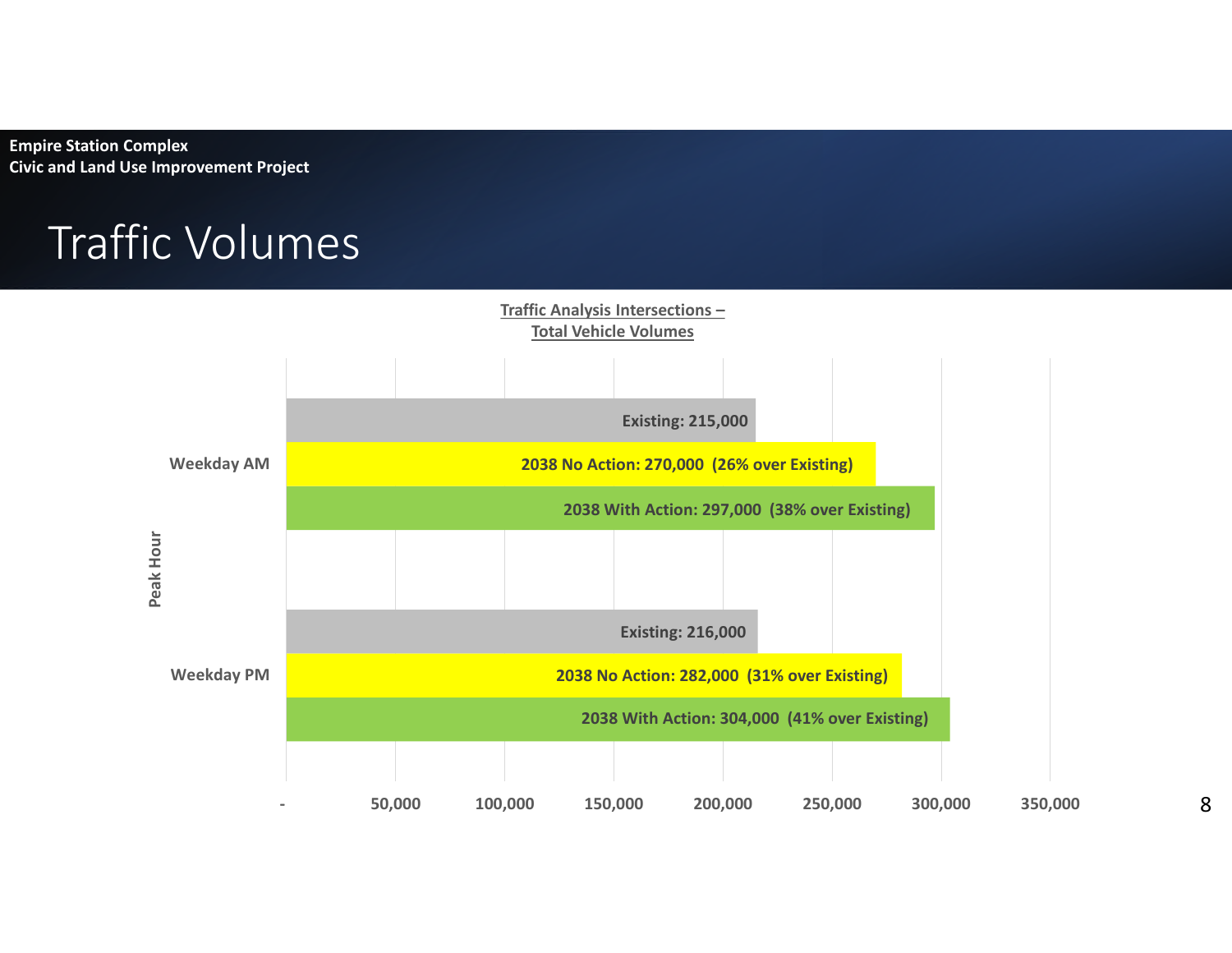#### Pedestrian Volumes



9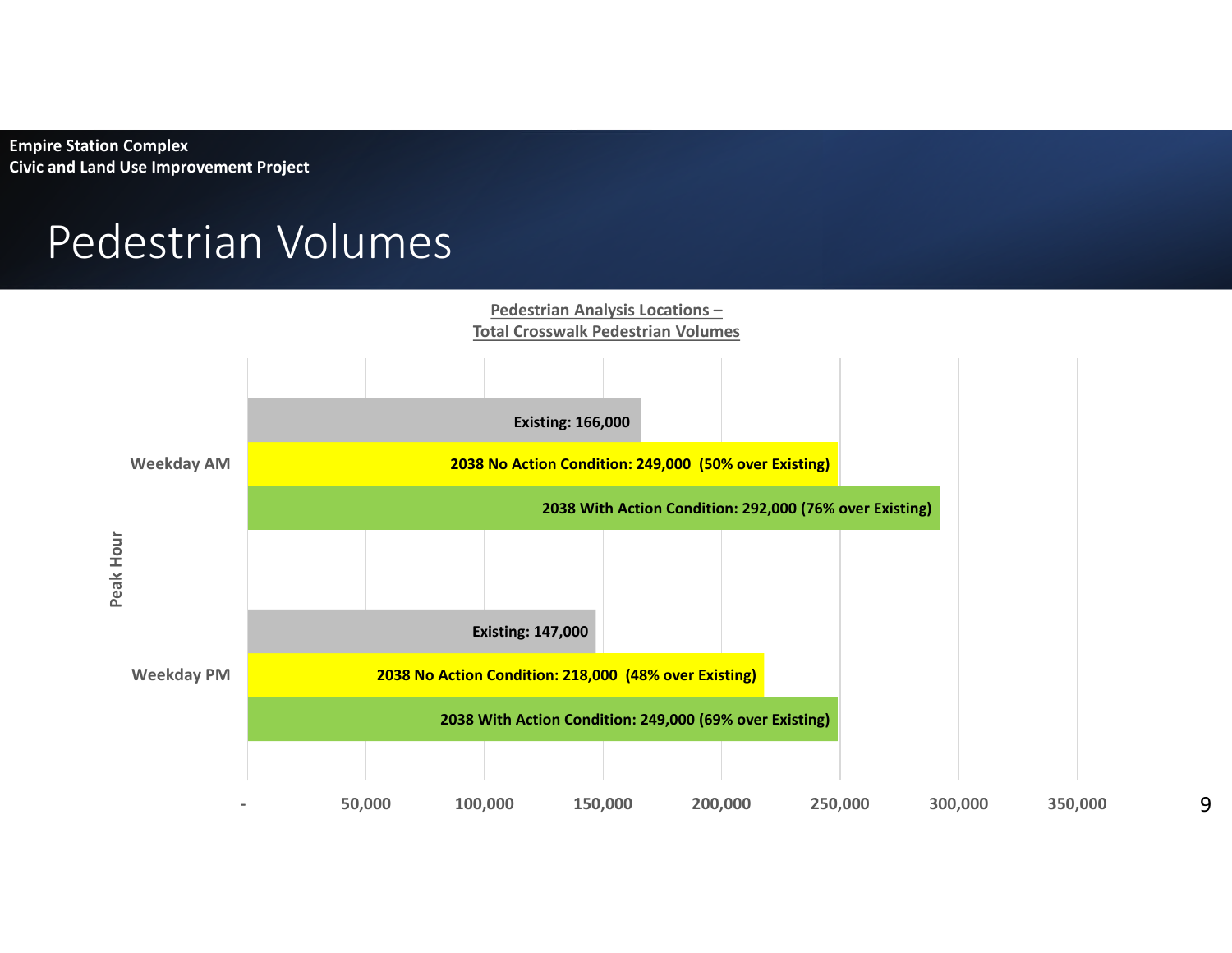#### Transit Volumes



10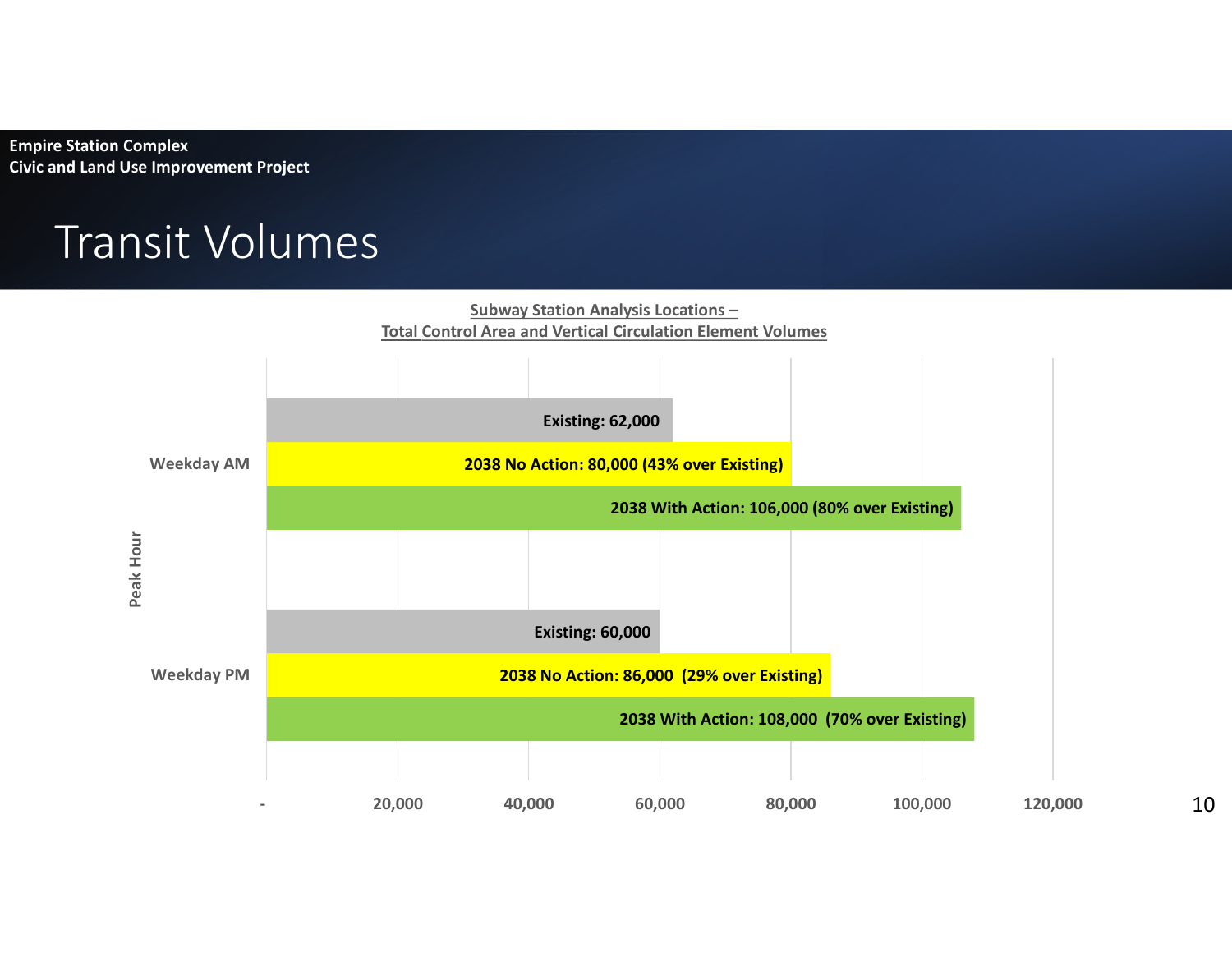### Change in Pedestrian Experience (AM Peak Hour)

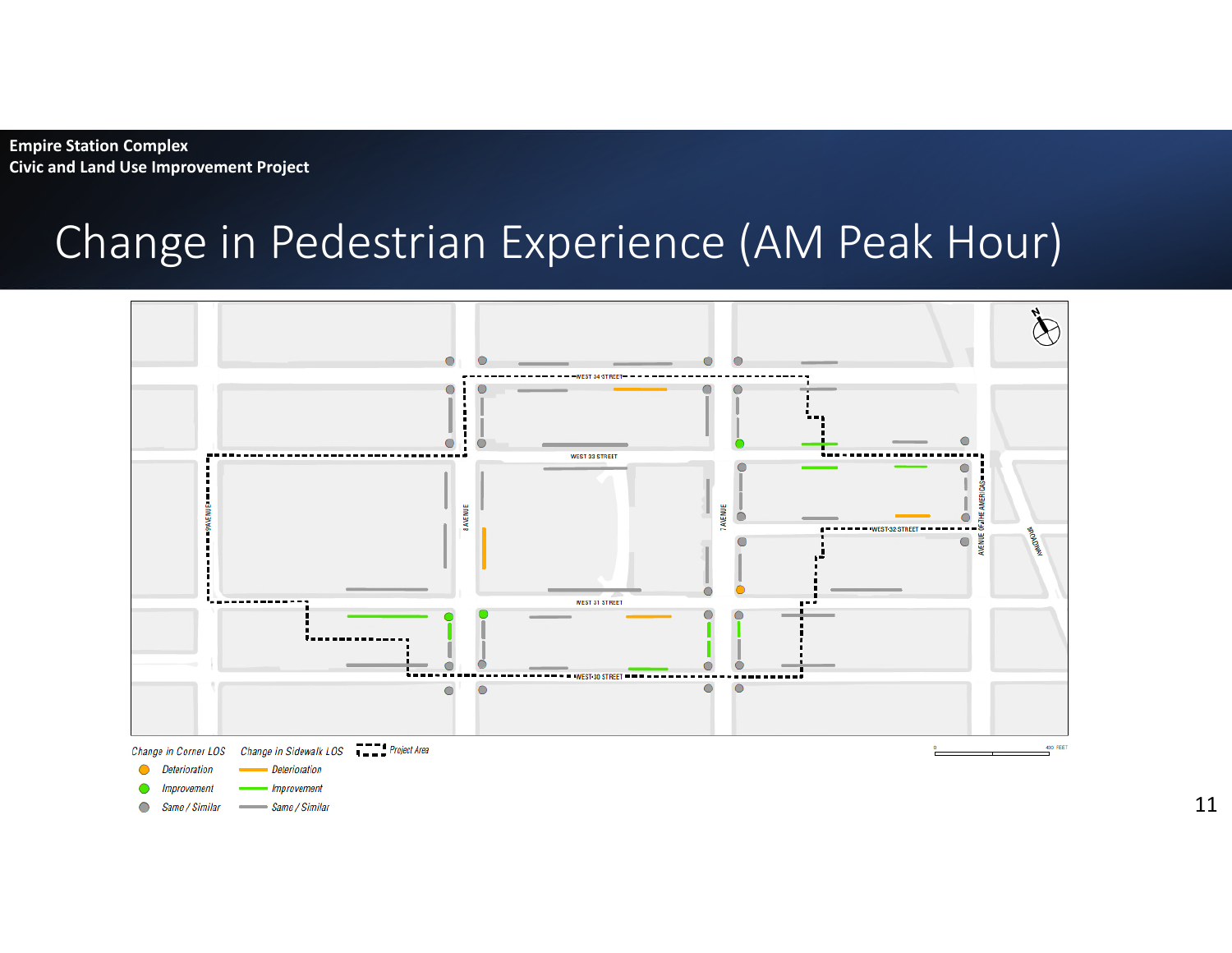### Change in Pedestrian Experience (PM Peak Hour)

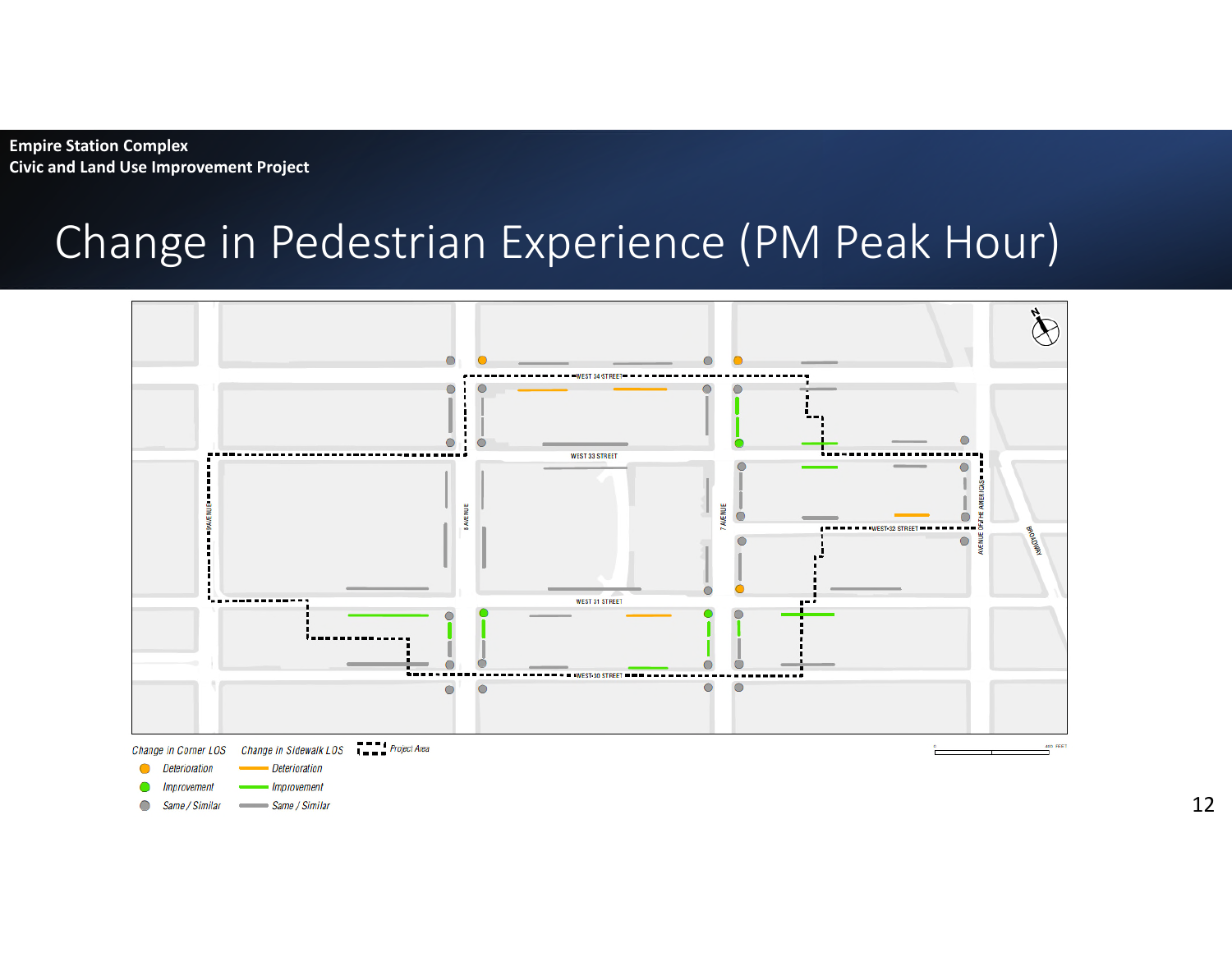# **Study** Findings & Future TMPs

Mitigation measures have been explored with NYCDOT and the MTA to mitigate impacts to the extent practicable.

Continuing to explore additional mitigation strategies for the FEIS, including coordination with MTA's Penn Station Master Plan efforts

Future transportation monitoring plan (TMP) efforts committed during and after project build-out to explore feasibility of additional mitigation measures